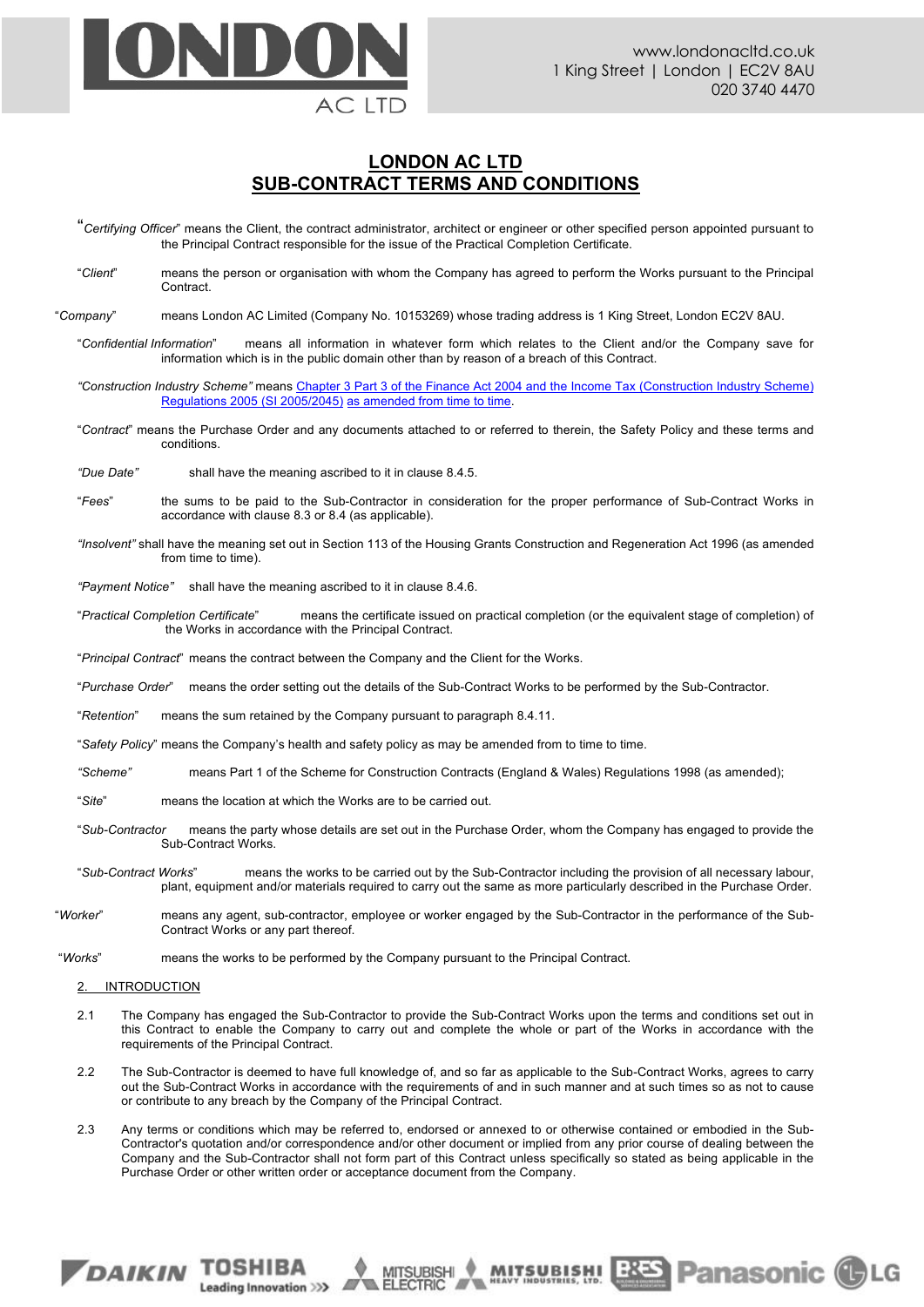

- 2.4 If there is any inconsistency between this Contract and the requirements of the Principal Contract, the terms of this Contract shall prevail.
- 2.5 The Sub-Contract Works act shall commence on the Anticipated Commencement Date set out in the Purchase Order or, if issued, the date set out in a Notice to Commence and shall be completed on or before the Completion Date set out in the Purchase Order (subject to any extensions).
- 2.6 The Completion Date set out in the Purchase Order may be extended by the Company by such period as may be fair and reasonable in the circumstances where completion of the Sub-Contract Works has been delayed and such delay is caused by a breach of this Contract by the Company and/or any instruction issued by the Company and/or a reason which results in the extension of the period for providing the Works under the Principal Contract, in each case, save where any such delay is caused or contributed to by any default by the Sub-Contractor.

## 3. SUB-CONTRACTOR'S STATUS

3.1 The Sub-Contractor warrants that:-

- 3.1.1 it will be solely responsible for any acts, errors and/omissions by its Workers;
- 3.1.2 it does and will continue to comply with its obligations as an employer towards all Workers, including those relating to working time;
- 3.1.3 it does and will continue to account to the appropriate authorities for all tax (including VAT) and social security contributions payable in respect of sums paid to the Sub-Contractor under this Contract;
- 3.1.4 where the Sub-Contractor is an individual, he has the right to live and is eligible to work in in the United Kingdom;
- 3.1.5 all Workers are lawfully present in and are legally entitled to work in the United Kingdom; and
- 3.2 The Sub-Contractor shall indemnify the Company from and against any losses which the Company may incur (including those arising out of third party claims) as a result of the Sub-Contractor or its Workers claiming to be an employee or worker of the Company and/or the Client.
- 3.3 Nothing in this agreement shall serve to create any employer/employee relationship or principal/agent relationship between:

3.3.1 the Company and the Sub-Contractor; 3.3.2 the Company and the Workers;<br>3.3.3 the Client and the Sub-Contract

- the Client and the Sub-Contractor; or
- 3.3.4 the Client and the Workers.

4. PROVISION OF SUB-CONTRACT WORKS

- 4.1 The Sub-Contractor shall freely and independently arrange its activities and may schedule the Sub-Contract Works at its discretion subject to the terms set out in this Contract and the requirements of the Principal Contract but it warrants that it shall take all necessary steps to comply with any programme, timetable or other targets for progress as agreed with the Client and/or the Company.
- 4.2 In providing the Sub-Contract Works, the Sub-Contractor warrants that it shall satisfy the requirements stated in the Principal Contract or as otherwise notified by the Client and/or the Certifying Officer and/or the Company from time to time. It further warrants that it shall satisfy the requirements of the Company and shall comply with such obligations as the Company agrees with the Client from time to time or otherwise notifies to the Sub-Contractor.
- 4.3 The Sub-Contractor shall comply with such of the Client's and/or the Company's rules and regulations as are relevant to the provision of the Sub-Contract Works which shall include (without limitation) all applicable rules on confidentiality and those rules relating to health, safety, security and other matters relevant to the provision of the Sub-Contract Works applicable at the Site.
- 4.4 The Sub-Contractor will provide the Sub-Contract Works in accordance with all drawings, specifications and/or instructions supplied to it by the Company and/or the Client and shall complete the Sub-Contract Works to the satisfaction of the Company and the Certifying Officer. No inspection of the Sub-Contract Works, approval, comment (or failure to comment), direction, confirmation or other communication given by the Company or the Certifying Officer pursuant to the under any provision of this Contract or otherwise shall in any way exclude or limit the obligations and liabilities of the Sub-Contractor under this Contract.
- 4.5 The Sub-Contractor hereby warrants that:

DAIKIN TOSHIBA

Leading Innovation >>>

- 4.6.1 all information regarding the Sub-Contractor and its Workers' identity, qualifications, expertise and experience provided to the Company is complete, accurate and up to date and that it shall provide evidence of the same upon request;
- 4.6.2 it has reviewed and familiarised itself with the requirements of the Principal Contract and has examined the Site the access to the Site the nature amount quality of materials and type of equipment and facilities needed to

MITSUBISHI

**MUTSUBLEM! EXES Panasonic CLG**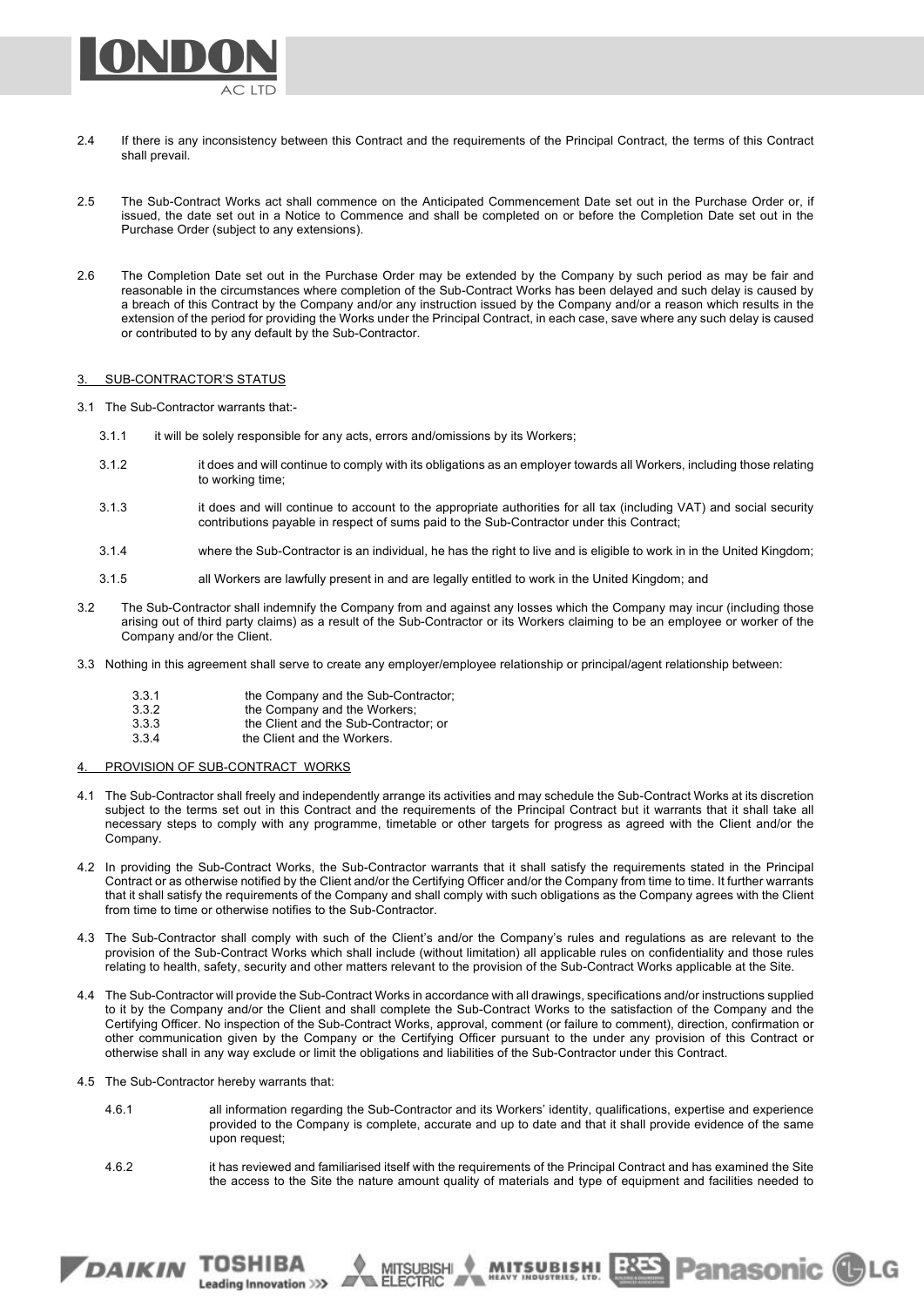carry out and complete the Sub-Contract Works and has satisfied itself as to any matters which affect or may affect the execution of the same and has allowed for all such matters in the Fees and/or (where applicable) the rates and prices set out in the Purchase Order;

- 4.6.3 the Sub-Contractor and its Worker(s) have the skill and competence to meet the Company's requirements;
- 4.6.4the Sub-Contract Works to be provided pursuant to this Contract will be carried out and completed in a proper and workmanlike manner and of a quality satisfactory to the Company and/or the Client.
- 4.7 The Sub-Contractor will immediately notify the Company of any complaints made to it or its Workers by the Client and/or the Certifying Officer in relation to the Sub-Contract Works.
- 4.8 In the event that the Company wishes to vary or amend the Sub-Contract Works or omit any element of the Sub-Contract Works then the Company shall issue a Site Instruction Form to the Sub-Contractor and the Sub-Contractor shall carry out the works as identified therein in accordance with the terms of this Contract. No such variation or amendment shall vitiate this Contract.

### 5. SUB-CONTRACTOR'S RESPONSIBILITIES

DAIKIN TOSHIBA

Leading Innovation >>>

NH) I

- 5.1 The Sub-Contractor shall use its own tools, equipment and scaffolding as appropriate which shall remain its sole responsibility at all times and the Company shall have no responsibility or liability whatsoever for any damage, loss or theft of the same howsoever arising.
- 5.2 If necessary, the Sub-Contractor shall provide at its own expense and subject to the Company's consent, any temporary office or workshop accommodation, together with the necessary equipment, lighting, power, fuel etc.
- 5.3 All electric power supply for tools and equipment used on the Site shall not exceed the stated maximum voltage.
- 5.4 No cutting away is to be carried out without the prior written authority of the Company.
- 5.5 The Sub-Contractor shall satisfy itself before commencing the Sub-Contract Works, as to the suitability of any surfaces to which the Sub-Contractor or its Workers is to fix, apply or lay its work.
- 5.6 All materials and goods necessary for the Sub-Contract Works shall be of the kind and standard detailed in the Purchase Order or where not stated therein, as required by the Principal Contract. The Sub-Contractor shall not substitute any materials or goods without the prior written consent of the Company which, subject to compliance with the Principal Contract, shall not be unreasonably withheld.
- 5.7 The Sub-Contractor shall remove all its rubbish and/or surplus materials and plant to an approved position on the Site on a daily basis. If no approved location is available the Sub-Contractor must remove such waste off site to an approved waste disposal facility.
- 5.8. The Sub-Contractor will produce copies of all waste certification when requested.
- 5.9 The Sub-Contractor shall comply with the Safety Policy and all requirements of the Client and/or the Company on matters relating to safety and the conduct of workers applicable at the Site together with all legal requirements (including but not limited to all applicable statutes, bye-laws and regulations) affecting the Sub-Contract Works.
- 5.10 The Sub-Contractor shall ensure that its Workers register their presence on Site by signing in and out of the Company's Site Diary on a daily basis.
- 5.11 The Sub-Contractor shall ensure that its Workers attend any required inductions to the Site and are issued with and wear all necessary personal protection equipment (PPE) appropriate for the performance of the Sub-Contract Works. In the event that Workers attend the Site without the necessary personal protection equipment, the Company shall be entitled to require the immediate removal of any such Worker from the Site and/or may supply such equipment and recover the costs incurred from the Sub-Contractor as a debt.
- 5.12 If required by the Principal Contract then the Sub-Contractor shall ensure that insofar as relevant, its Workers have been subject to all appropriate Disclosure and Barring Service checks prior to their attendance at the Site and a copy of the results of such checks shall be disclosed to the Company and, where required by the Principal Contract to the Client. Any such checks shall be carried out at the Sub-Contractor's sole cost.
- 5.10 The Sub-Contractor will, at the Sub-Contractor's own cost, provide its full cooperation and assistance as may be necessary to the Company in resolving any dispute between the Client and the Company in relation to the Sub-Contract Works.
- 5.11 The Sub-Contractor shall complete the Sub-Contract Works by the Completion Date as identified in the Purchase Order. In the event that the Sub-Contract Works are not completed by the Completion Date then the Sub-Contractor shall indemnify and hold the Company harmless against any loss or damage or liability suffered or incurred by the Company whether arising under the Principal Contract or otherwise caused or contributed to by the failure of the Sub-Contractor to complete the Sub-Contract Works by the Completion Date of which loss or damage the Company shall at the earliest opportunity give reasonable notice to the Sub-Contractor that the same is being or has been suffered or incurred.
- 5.12 Without prejudice to and in addition to the Sub-Contractor's liability under clause 5.11, where liquidated damages are set out in the Purchase Order, in the event that the Sub-Contract Works are not completed by the Completion Date then the Sub-

MITSUBISHI

**MUTSUBLEM! BREST Panasonic CLG**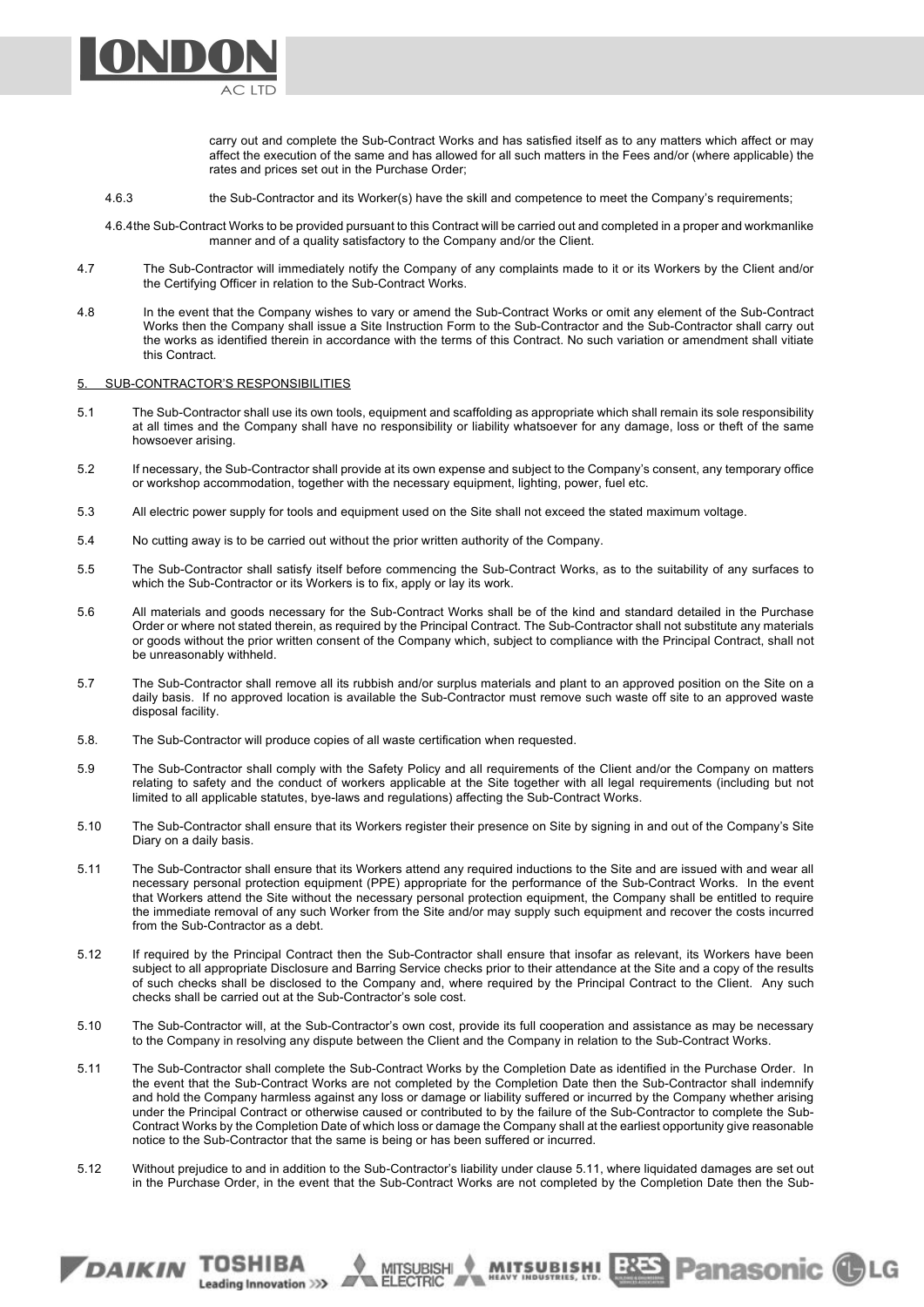

Contractor shall pay liquidated damages at the rate identified in the Purchase Order for each week or part of a week for the period from the Completion Date until the Sub-Contract Works are completed in accordance with this Contract.

- 5.13 The Sub-Contractor shall provide to the Company within 14 days or written request any and all Collateral Warranties, Performance Bonds or Parent Company Guarantees as specified in the Purchase Order.
- 5.14 Within 7 days of request by the Company the Sub-Contractor shall supply to the Company at the Sub-Contractor's cost four copies of record drawings, certified drawings, wiring diagrams, manufacturers literature and operating and maintenance instructions relating to the Sub-Contract Works and provide all relevant Sub-Contractor Method Statements, Risk Assessments and COSHH data relevant to the Sub-Contract Works.

## 6. INSURANCE

- 6.1 The Sub-Contractor warrants that it will maintain at a level to be determined by the Company, at its own cost, the following:
	- 6.1.1 public liability insurance;
	- 6.1.2 employers liability insurance;
	- 6.1.3 motor vehicle insurance that covers business use where it utilises a motor vehicle in connection with the provision of the Sub-Contract Works;
	- 6.1.4 such other insurance policies as shall be appropriate to the provision of the Sub-Contract Works
	- 6.2 Such cover shall be maintained throughout the duration of this Contract and:
		- 6.2.1 where the Principal Contract is signed underhand, for 6 years after the date of issue of the Practical Completion Certificate; or
		- 6.2.2 where the Principal Contract is executed as a deed, for 12 years after the date of issue of the Practical Completion Certificate.
	- 6.3 The Sub-Contractor shall produce before commencement of the Sub-Contract Works and thereafter upon request, documentary evidence that such insurances have been properly effected and maintained.
	- 6.4 In the event that the Sub-Contractor fails to maintain any insurances as required by this clause 6 the Company may take out such insurance on behalf of the Sub-Contractor and the Sub-Contractor shall be liable to the Company for any premia and/or costs in so doing.

### 7. TERMINATION

- 7.1 The Company may terminate the Contract immediately in the event of any of the following:
	- 7.1.1 if the Company and/or the Certifying Officer finds the Sub-Contractor or its Workers to be negligent, inefficient or technically unsuitable;
	- 7.1.2 if in the reasonable opinion of the Company or the Client advises the Company that the Sub-Contractor has, in its reasonable view, committed an act of misconduct which makes it undesirable for the Sub-Contractor to continue to be present at the Site;
	- 7.1.3 if the Client fails to make payment to the Company in accordance with the Principal Contract for the Works;
	- 7.1.4 if the Sub-Contractor breaches any term of the Contract and fails to remedy any such breach (where capable of remedy) within seven days of notice being given by the Company to the Sub-Contractor requiring remedy and/or the Sub-Contractor commits persistent minor breaches of the Contract;
	- 7.1.5 the Works fail to commence for whatever reason:

DAIKIN TOSHIBA

Leading Innovation >>>

- 7.1.6 the Sub-Contractor and/or its Worker(s) are convicted of a criminal offence which, in the opinion of the Company, could affect the Company's reputation;
- 7.1.7 a receiver, administrative receiver, administrator or similar officer be appointed to the Sub-Contractor or any part of its assets or undertaking, or the Sub-Contractor goes into liquidation or applies to court for, or obtains, a moratorium under Part A1 of the Insolvency Act 1986;
- 7.1.8 the Sub-Contractor is unable to fulfil its obligations under the Contract, as required, for any reason;
- 7.1.9 the Company's employment under the Principal Contract is terminated for any reason;

MITSUBISHI

7.1.10 the Sub-Contractor fails to commence or to complete any work to remedy any defective workmanship and/or materials to the satisfaction of the Company and/or the Certifying Officer within such time period as the Company may specify or if no such time period is specified, within a reasonable time.

 $\ddot{\phantom{0}}$ 

**MUTSUBISHI BRES Panasonic (C)LG**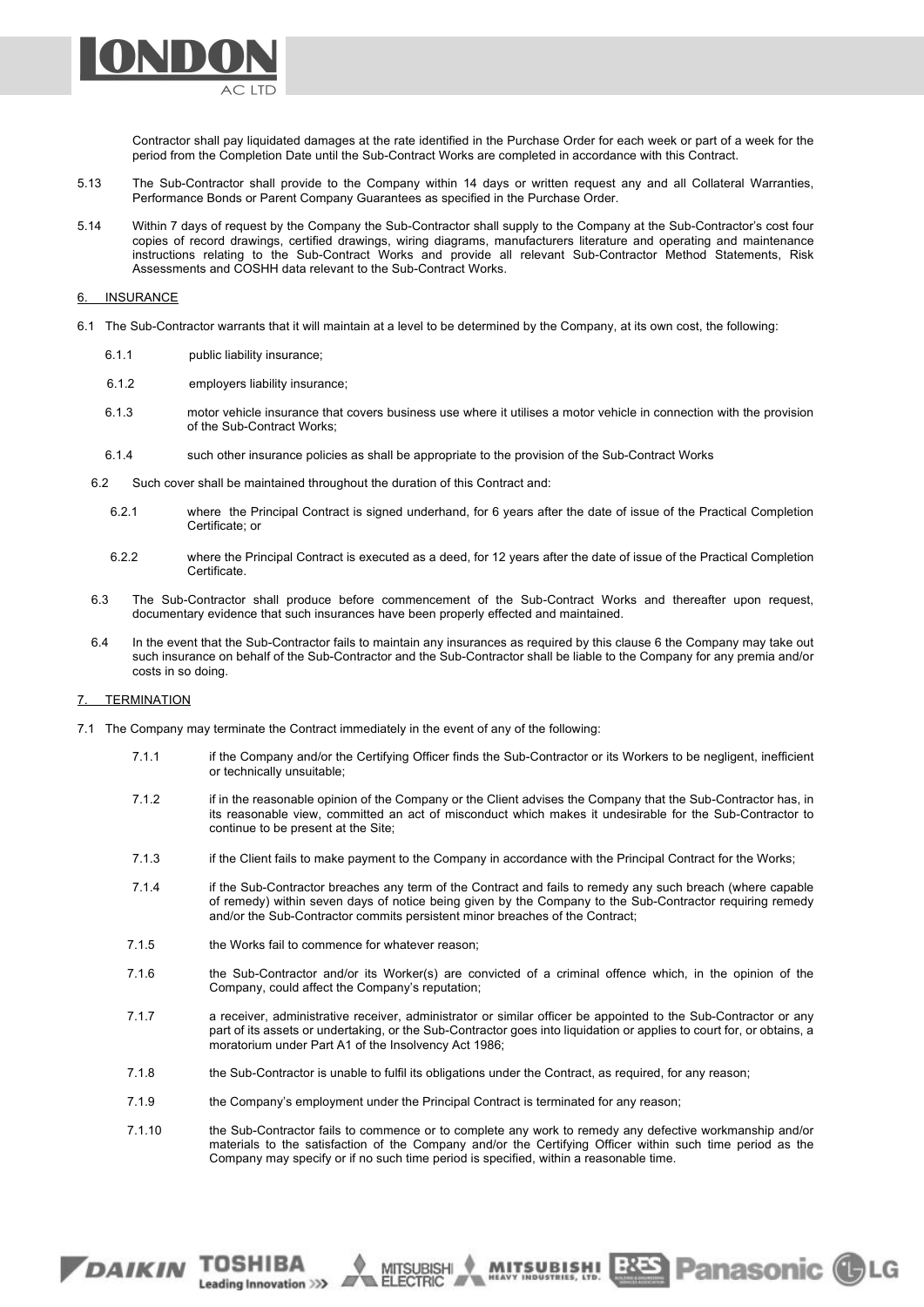

- 7.2 The Sub-Contract Works may be suspended at any time by the Company upon the provision of 7 days' notice in writing to the Sub-Contractor.
- 7.3 Without prejudice to clause 7.1, this Contract may be terminated at any time by the Company upon the provision of one months' notice in writing to the Sub-Contractor.
- 7.4 Upon termination of this Contract for any reason, the Sub-Contractor shall not be entitled to any further payment in relation to the Sub-Contract Works it has provided until the Sub-Contract Works have been completed.

## 8. PAYMENT

- 8.1 The Company may retain, deduct or withhold from any payment due to the Sub-Contractor and/or recover from the Sub-Contractor as a debt any of the following:-
	- 8.1.1 costs incurred by the Company by reason of the failure of the Sub-Contractor or its Workers to comply with the requirements and/or instructions of the Company and/or the requirements of the Certifying Officer in relation to the Sub-Contract Works;
	- 8.1.2 insurance premiums paid by the Company as a result of the Sub-Contractor's failure to maintain adequate insurance, in accordance with the requirements of clause 6;
	- 8.1.3 liquidated and ascertained damages which are due to the Company as a result of the Sub-Contractor's failure to complete the Sub-Contract Works by the Completion Date;
	- 8.1.4 any expenses or losses and/or damage caused to the Company as a result of any breach of the Principal Contract caused or contributed to by the Sub-Contractor;
	- 8.1.5 any expenses or losses and/or damage caused to the Company as a result of the termination of the Contract;
	- 8.1.6 any sums which the Company is entitled to deduct, retain and/or withhold, set off or otherwise recover from the Sub-Contractor under this Contract;
	- 8.1.7 any loss resulting from the Sub-Contractor's breach(es) of the Contract; and/or
	- 8.1.8 any amount required in order for the Company to comply with its legal and statutory obligations.
- 8.2 It is a condition precedent that the first payment to the Sub-Contractor under this Contract shall only be due once the Purchase Order has been signed by the Sub-Contractor and returned to the Company.
- 8.3 In the event that the Sub-Contract Works are to be performed for a period of less than 45 days then the Fees shall be payable in accordance with the terms contained in the Purchase Order.
- 8.4 In the event that the Sub-Contract Works are to be performed for longer than 45 days then the Fees shall be payable by the Company in instalments in accordance with and subject to this clause 8.4:
	- 8.4.1 The Company shall, subject to receipt of a valid payment application, pay the Fees due in accordance with the calculations and/or stage payments and/or instalments identified in the Purchase Order and any Site Instruction Form.
	- 8.4.2 Where the Company has:

DAIKIN TOSHIBA

Leading Innovation >>>

- i) issued a 'Sub-Contractor Payment Timetable' to the Sub-Contractor, the Sub-Contractor shall submit an application for interim payment on the dates stated in the column headed "Sub-Contract Application Date" in that document or where the date stated is not a working day, on the next working day. Each application for payment of an instalment of the Fees shall be accompanied by any relevant supporting documents as may be reasonably required to enable to Company to check the application (an "Application for Payment"). Each Application for Payment shall specify the sum which the Sub-Contractor considers has or will become due to him as at the date stated in the column headed "Works valued to date" (the "Valuation Date") and shall state the basis on which that sum has been calculated.
- ii) not issued a 'Sub-Contractor Payment Timetable' to the Sub-Contractor. The Sub-Contractor shall from the date of the Purchase Order submit an application for interim payment on the 20<sup>th</sup> day of each calendar month or where the 20<sup>th</sup> is not a working day, on the next working day. Each application for payment of an instalment of the Fees shall be accompanied by any relevant supporting documents as may be reasonably required to enable to Company to check the application (an "Application for Payment"). Each Application for Payment shall specify the sum which the Sub-Contractor considers has or will become due to him as at the last day of the relevant calendar month (the "Valuation Date") and shall state the basis on which that sum has been calculated

**MUTSUBISHI BRES Panasonic CLG** 

8.4.3 In the event that in any calendar month, the Sub-Contractor does not submit an Application for Payment on the relevant date required by clause 8.4.2, it shall not be a valid payment application for the purposes of clause 8.4.1 and shall, unless the Company specifically agrees otherwise in writing, be deemed to have been submitted to the Company until the following "Sub-Contract Application Date".

 $\bullet$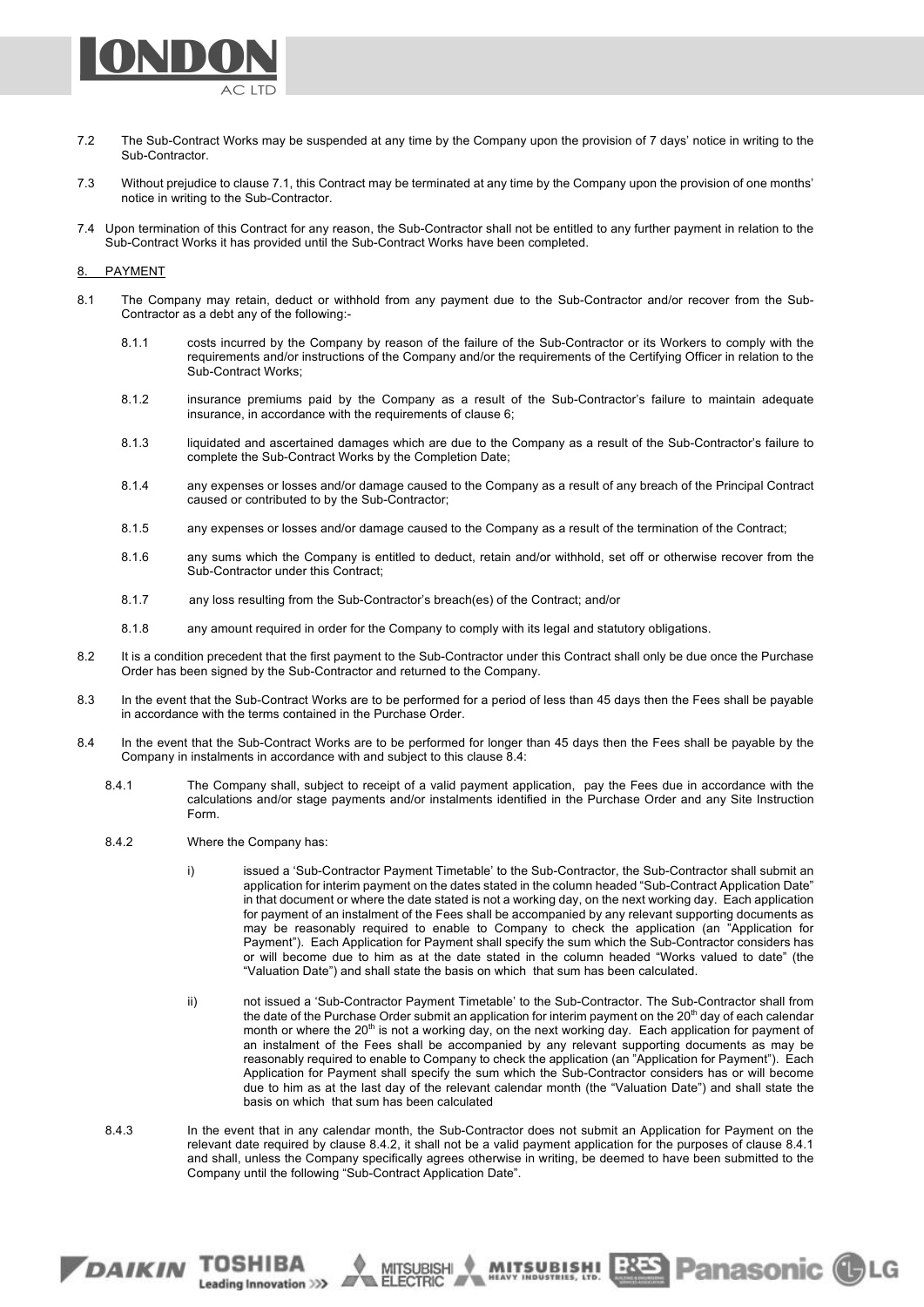

- 8.4.4 The amount due by way of each interim payment of the Fees shall be:
	- i) The total value (subject to Retention pursuant to clause 8.2.11) of:
		- a) work properly executed by the Sub-Contractor and work so executed for which a value has been agreed in any Site Instruction Form or, where stated in the Site Instruction Form, has been valued at the rates and prices within the Purchase Order; and
		- b) materials or goods delivered to the Site for incorporation in the Sub-Contract Works provided that they are adequately protected against weather and other casualties and they are not delivered to the Site prematurely;
	- ii) Less

DAIKIN TOSHIBA

Leading Innovation >>>

- a) any amount which may be deducted and retained by the Company under clause 8.2.11 (Retention);
- b) the amounts paid in previous interim payments;
- c) any amounts which the Company is entitled to withhold or deduct or which are payable by the Sub-Contractor to the Company under this Agreement.
- 8.4.5 The payment due date (the "Due Date") for each instalment of the Fees shall be 30 days after the Valuation Date.
- 8.4.6 No later than 5 days after the Due Date, the Company shall give a notice (the "Payment Notice") to the Sub-Contractor stating the sum that the Company considers to be or to have been due to the Sub-Contractor at the Due Date and the basis on which that sum has been calculated.
- 8.4.7 The final date for payment of each instalment of the Fees shall be 30 days after the Due Date (the "Final Date for Payment").
- 8.4.8 Subject any Pay-Less Notice served under clause 8.4.9 the Company shall pay the Sub-Contractor the sum referred to in the Payment Notice (or if there is no such Payment Notice the sum referred to in the Application for Payment referred to in clause 8.4.2) on or before the Final Date for Payment.
- 8.4.9 Not less than 2 days before the Final Date for Payment the Company may give the Sub-Contractor notice (a "Pay-Less Notice") that it intends to pay less than the sum referred to in clause 8.4.8 and such Pay-Less Notice shall specify the sum which the Company considers to be due at the date the notice is given and the basis on which such sum has been calculated.
- 8.4.10 Where the Sub-Contractor becomes Insolvent after the date upon which the Company is entitled to serve a Pay-Less Notice in respect of any payment but before the relevant Final Date for Payment then the Company need not pay the sum due in respect of the relevant payment.
- 8.4.11 A 5% retention from each payment shall be made which shall be taken into account when calculating the sums due to the Contractor in accordance with this clause 8.4 (the "Retention").
- 8.4.12 One half of the Retention shall be included in the Sub-Contractor's Application for Payment to be submitted on the 20<sup>th</sup> day of the calendar month following completion of the Sub-Contract Works and the remaining half of the Retention shall be released at the later of:
	- i) 18 months after the date stated in the Principal Contract as being the date upon which completion of the Works is required; and
	- ii) 1 month after the date upon which the Company confirms that there are no outstanding defects, shrinkages or other faults in the Sub-Contract Works.

**MUTSUBLEM! EXES Panasonic CLG** 

- 8.4.13 The Company's interest in the Retention shall not be fiduciary as a trustee or in any other capacity for the Sub-Contractor or for any other person. The relationship of the Company and the Sub-Contractor with regard to the Retention shall be solely that of debtor and unsecured creditor, subject to the terms hereof and the Company shall have no obligation to invest the Retention or any part thereof or segregate in a separate banking account, or in any other manner whatsoever.
- 8.4.14 In respect of any Payment Notice to be given in accordance with this Clause 8 it is immaterial that the amount considered to be due may be zero.
- 8.4.15 Where the Company has issued a 'Sub-Contractor Payment Timetable' to the Sub-Contractor and the dates in the column "Sub-Contract Application Date" have been exhausted if the Company has not issued a further 'Sub-Contractor Payment Timetable', the Sub-Contractor shall submit further any applications for payment of the Fees in accordance with clause 8.4.2 ii).
- 8.3 Notwithstanding any other provision of this Contract, the Company's obligations to make payment under this Contract shall be subject to the provisions of the Construction Industry Scheme.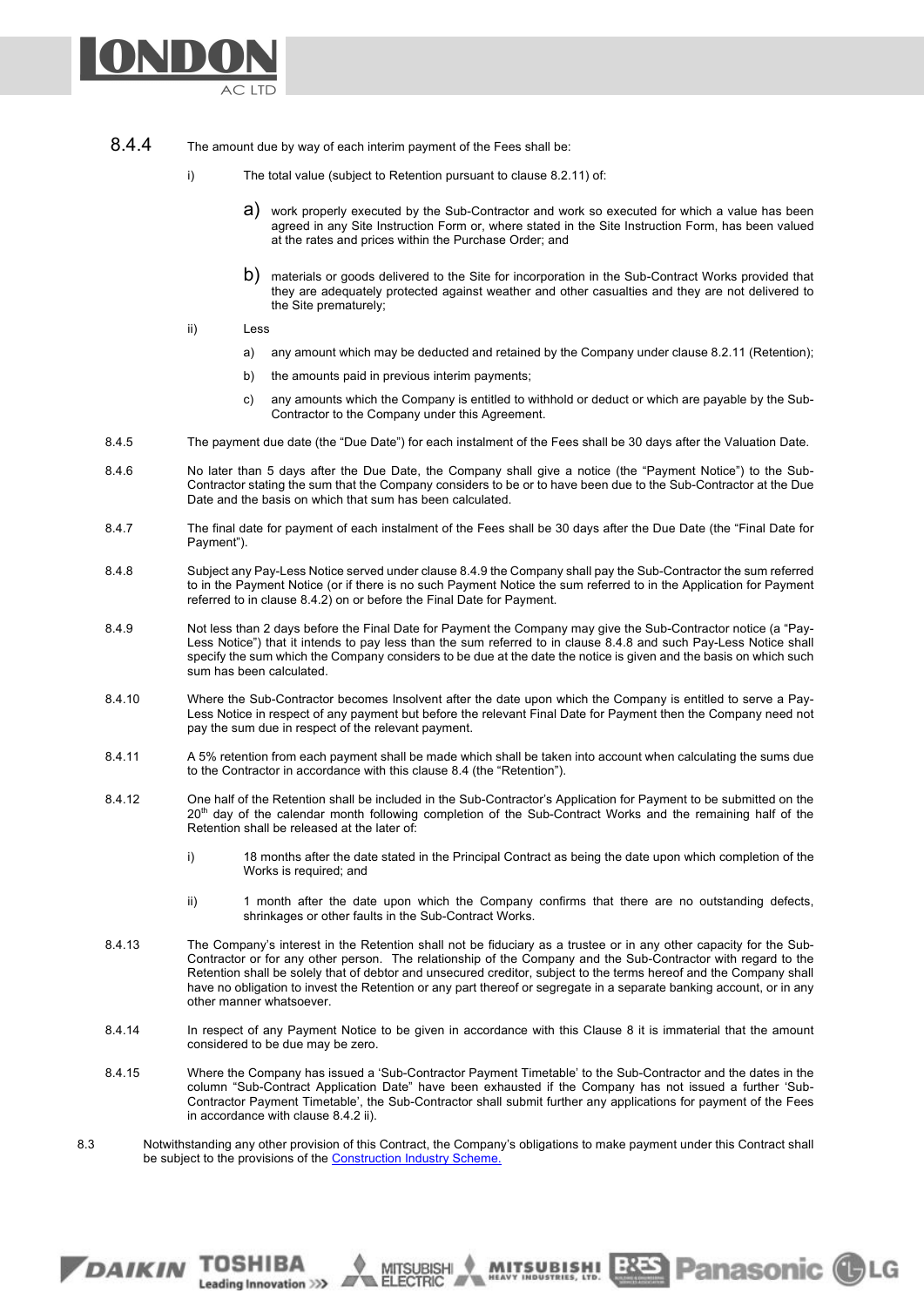

- 8.4 If applicable, the Sub-Contractor will only receive payment for verified hours worked for variations to the scope of the works where stated so in a Site Instruction Form, any such works must be authorised by the Company in advance of them being undertaken and shall be paid in accordance with the rate stated in the Purchase Order or, if not stated therein, in the relevant Site Instruction Form.
- 8.5 The Sub-Contractor shall keep a record on weekly worksheets of the time spent by its Workers in performing the Sub-Contract Works.
- 8.6 Additional work or any changes in the scope of the Sub-Contract Works to be provided will not be paid for unless it has been approved in advance by the Company in a Site Instruction Form.
- 8.7 For the avoidance of doubt, the Company has no liability to pay the Sub-Contractor's Fees in the event it has not received the same from the Client as a result of it being or becoming Insolvent and the Company accepts no liability whatsoever arising from a failure to pay the Sub-Contractor's Fees where the Company has not been paid in full by the Client for the Sub-Contract Works in such circumstances.
- 8.8 No payment shall be made to the Sub-Contractor should the provision of the Sub-Contract Works under the Contract fail to commence upon the due start date or fail to commence at all for whatever reason.

## 9. LIABILITY

- 9.1 The Sub-Contractor accepts responsibility for and shall, as often as may be necessary, make good at its own cost and in accordance with any direction of the Company all defects, shrinkages and other faults in the Sub-Contract Works or in any part of them due to materials, goods or workmanship not in accordance with this Contract.
- 9.2 The Sub-Contractor shall be liable for and shall indemnify the Company against any expense, liability, loss, claim or proceedings in respect of any loss, injury or damage whatsoever to any property (real or personal) in so far as such loss, injury or damage arises out of or in the course of or by reason of the carrying out of the Sub-Contract Works and to the extent that the same is due to any negligence, breach of statutory duty, omission or default of the Sub-Contractor or its Workers.
- 9.3 The Sub-Contractor shall be liable for and shall indemnify the Company against any expense, liability, loss, claim or proceedings whatsoever in respect of personal injury to or the death of any person arising out of or in the course of or caused by the carrying out of the Sub-Contract Works, except to the extent that the same is due to any act or neglect, breach of statutory duty, omission or default of the Company, the Client, the Certifying Officer and/or any person (other than the Sub-Contractor) for whom they are responsible under the Principal Contract.
- 9.4 The Sub-Contractor shall indemnify the Company against any claims for tax and national insurance made against the Company by HM Revenue and Customs or any third party in respect of the provision of the Sub-Contract Works and /or the Sub-Contractor or its Workers.
- 9.5 The Company may retain, deduct or withhold from any payment due to the Sub-Contractor and/or recover from the Sub-Contractor as a debt any amounts to the Company under this Clause 9.

# **10. CONFIDENTIALITY**

The Sub-Contractor recognises and agrees that it will have access to Confidential Information belonging to the Company, the Client and the Company's other clients/customers and that it will keep secret and ensure that it does not divulge such information to any third party save for the purposes of providing the Sub-Contract Works or as is required by law.

## 11. PROVISION OF INFORMATION

DAIKIN TOSHIBA

Leading Innovation >>>

- 11.1 The Company shall not be liable to the Sub-Contractor in respect of or in relation to any disruption or delay caused to the Sub-Contractor arising from or in connection with the late receipt or non-receipt by the Sub-Contractor of any instructions, drawings, levels or other information unless the Sub-Contractor has made written application to the Company for such instructions, drawings, levels or other information to be provided within a reasonable time frame.
- 11.2 Any instructions, drawings, levels or other information relating to the Sub-Contract Works which are requested from the Sub-Contractor must be provided promptly so as not to cause any disruption or delay to the Works.
- 11.3 If requested, before the first interim payment is made to the sub-contractor, the sub-contractor is required to provide a full quantified schedule of rates.

## 12. Dispute Resolution

- 12.1 If a dispute arises under or in connection with this Contract either party may refer the same to adjudication in accordance with the Scheme. For the purposes of the Scheme the nominating body shall be the Royal Institution of Chartered Surveyors.
- 12.2 Should any question or dispute arise on any matter, out of, or in connection with the Contract, the same shall (except where the Principal Contract provides for such to be subject to the final decision of the Certifying Officer) be referred to arbitration to a third party to be agreed, or in the absence of agreement, to a person appointed by the president for the time being of the Building and Engineering Services Association, or as otherwise provided in the Principal Contract. The decision of the nominated person shall be binding and conclusive on the parties.
- 12.3 No arbitration proceedings are to be commenced (unless the Company determines otherwise in writing) until after the Practical Completion Certificate has been issued.

**MUTSUBISHI BRES Panasonic CLG**